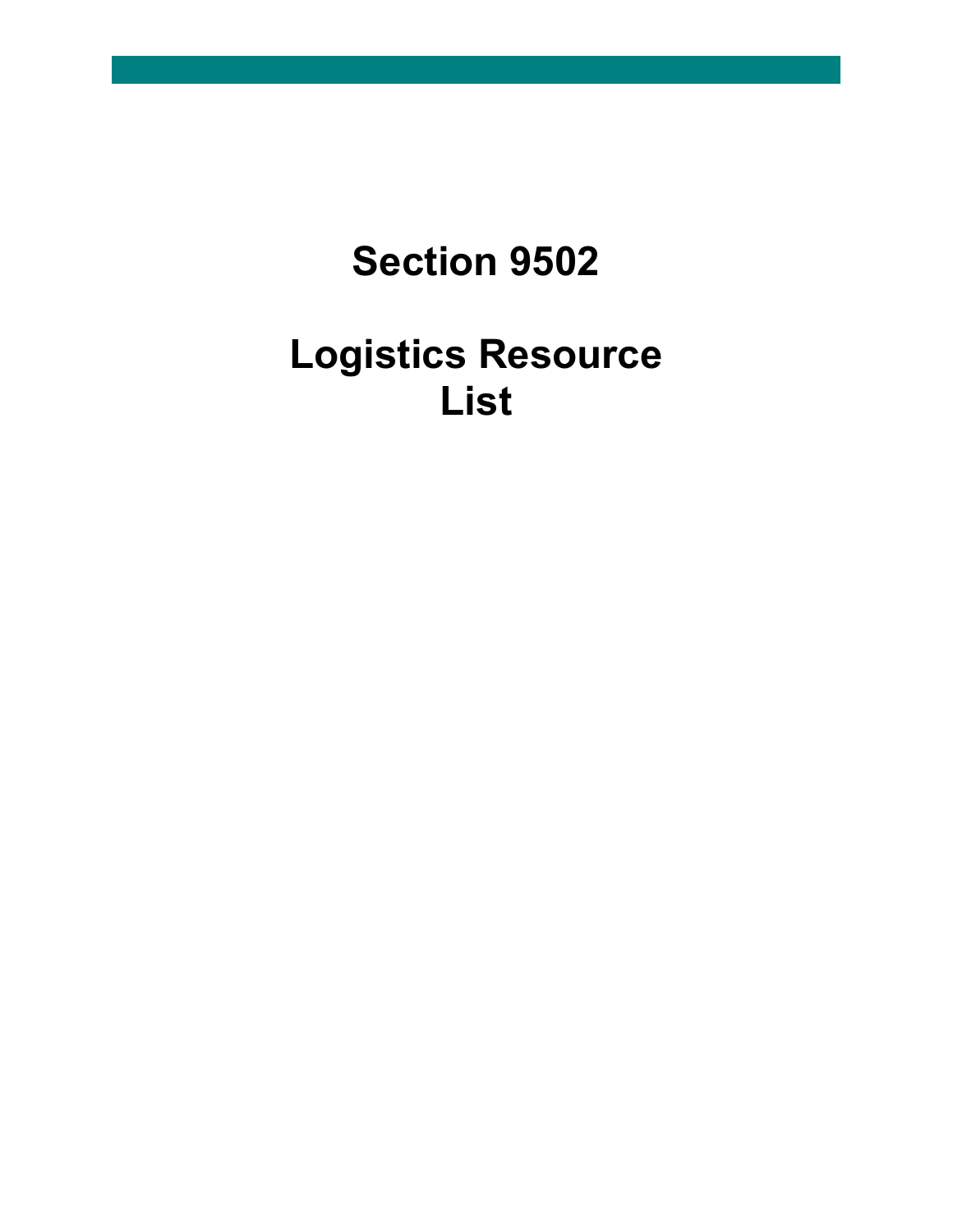# **The able of Contents**

#### **Section Page**

| 9502 |          |          |  |  |
|------|----------|----------|--|--|
|      | 9502.1   |          |  |  |
|      | 9502.2   |          |  |  |
|      | 9502.3   |          |  |  |
|      | 9502.4   |          |  |  |
|      | 9502.5   |          |  |  |
|      | 9502.6   |          |  |  |
|      |          | 9502.6.1 |  |  |
|      | 9502.6.2 |          |  |  |
|      | 9502.6.3 |          |  |  |
|      | 9502.7   |          |  |  |
|      |          | 9502.7.1 |  |  |
|      | 9502.7.2 |          |  |  |
|      | 9502.7.3 |          |  |  |
|      | 9502.8   |          |  |  |
|      | 9502.8.1 |          |  |  |
|      | 9502.8.2 |          |  |  |
|      | 9502.8.3 |          |  |  |
|      | 9502.9   |          |  |  |
|      | 9502.10  |          |  |  |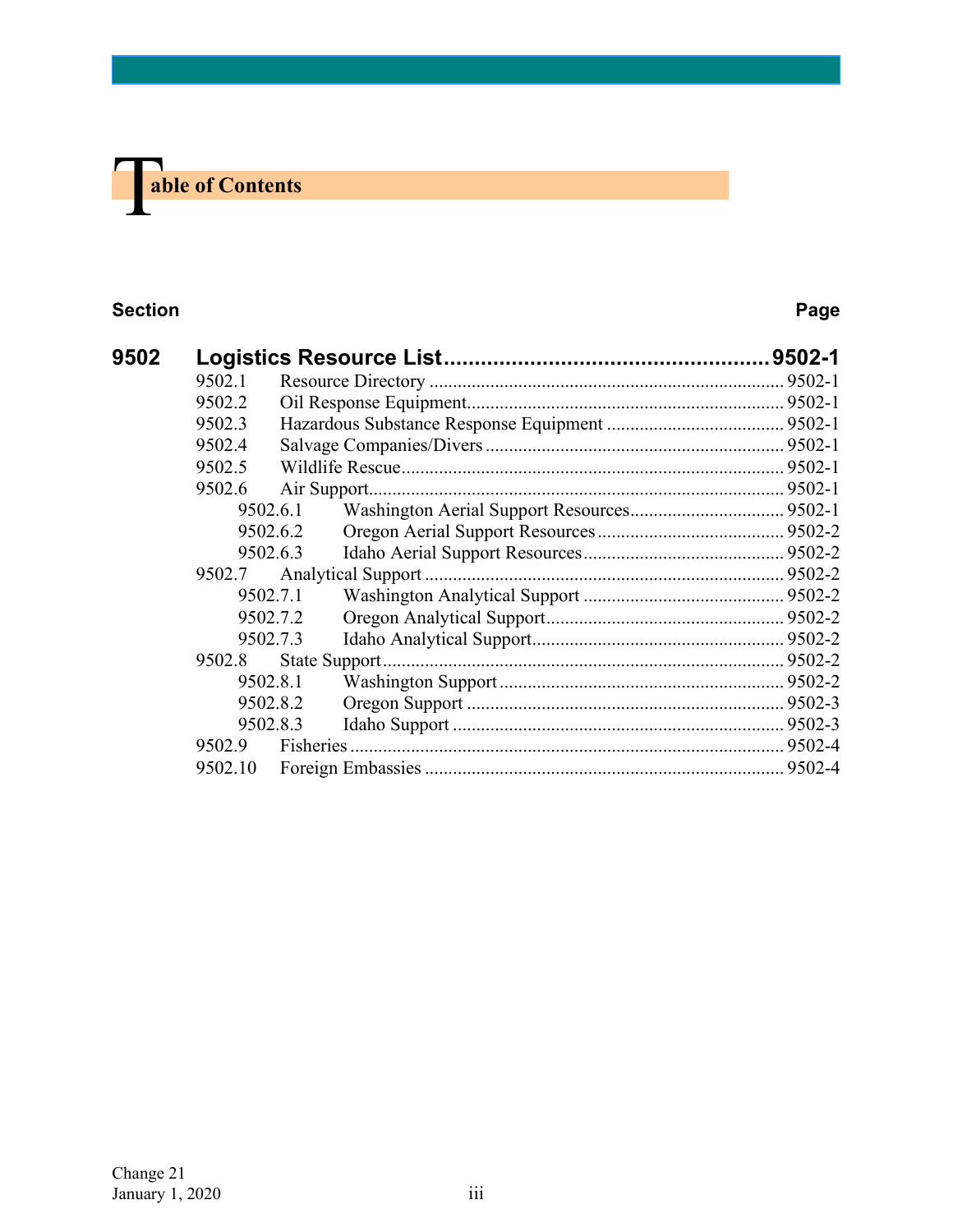## <span id="page-2-1"></span><span id="page-2-0"></span>**Logistics Resource List**

<span id="page-2-2"></span>**9502.1 Resource Directory** For resource list see:<http://www.wrrl.us/>

#### <span id="page-2-3"></span>**9502.2 Oil Response Equipment**

See<http://www.wrrl.us/>

## <span id="page-2-4"></span>**9502.3 Hazardous Substance Response Equipment**

See <http://www.wrrl.us/>

#### <span id="page-2-5"></span>**9502.4 Salvage Companies/Divers**

For more information see: <http://www.americansalvage.org/members.php>

### <span id="page-2-6"></span>**9502.5 Wildlife Rescue**

<http://www.tristatebird.org/> [http://w.bird-rescue.org/site\\_index.html](http://w.bird-rescue.org/site_index.html)

### <span id="page-2-7"></span>**9502.6 Air Support**

- $\blacksquare$  Fixed wing
- Helicopter
- Float planes

#### <span id="page-2-8"></span>**9502.6.1 Washington Aerial Support Resources**

Kenmore Air Harbor Kenmore, WA (425) 486-1257 Fax (425) 485-4774 [www.kenmoreair.com/](http://www.kenmoreair.com/)

Worldwind Helicopters Renton, WA (425) 271-8441 Fax (425) 271-8442 [www.wwheli.com/](http://www.wwheli.com/)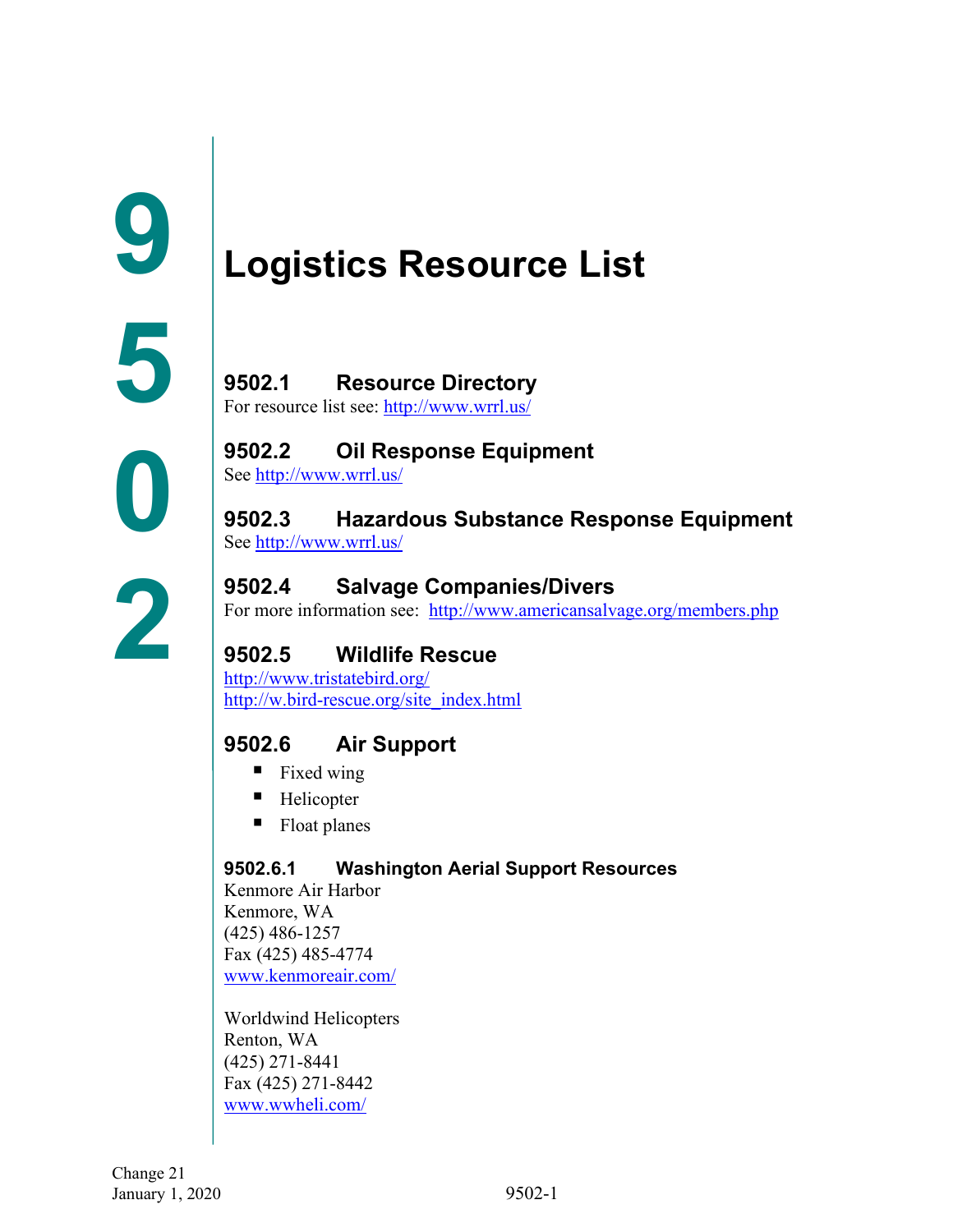Classic Helicopters Corporation Seattle, WA Boeing Field (206) 767-0515 [www.classichelicoptercorp.com](http://www.classichelicoptercorp.com/)

Kenmore Aero Services Seattle, WA (866) 410-6376 <http://kenmorefbo.com/>

Helicopters Northwest Seattle, WA (206) 767-0508 [www.helicoptersnw.com](http://www.helicoptersnw.com/)

Executive Flight Inc. East Wenatchee, WA (509) 884-1545 [www.execflight.com](http://www.execflight.com/)

Washington Airports:<http://www.airnav.com/airports/us/WA>

#### <span id="page-3-0"></span>**9502.6.2 Oregon Aerial Support Resources**

Hillsboro Aviation Hillsboro, OR (503) 648-2831 [www.hillsboroaviation.com](http://www.hillsboroaviation.com/)

Oregon Airports:<http://www.airnav.com/airports/us/OR>

#### <span id="page-3-1"></span>**9502.6.3 Idaho Aerial Support Resources**

Idaho Airports:<http://www.airnav.com/airports/us/ID>

#### <span id="page-3-2"></span>**9502.7 Analytical Support**

#### <span id="page-3-3"></span>**9502.7.1 Washington Analytical Support**

<https://fortress.wa.gov/ecy/laboratorysearch/>

#### <span id="page-3-4"></span>**9502.7.2 Oregon Analytical Support**

<https://public.health.oregon.gov/LaboratoryServices/Pages/index.aspx>

#### <span id="page-3-5"></span>**9502.7.3 Idaho Analytical Support**

<http://www.healthandwelfare.idaho.gov/Health/Labs/tabid/99/Default.aspx>

#### <span id="page-3-6"></span>**9502.8 State Support**

#### <span id="page-3-7"></span>**9502.8.1 Washington Support**

Cities, State, and Local Government <http://www.statelocalgov.net/state-wa.cfm>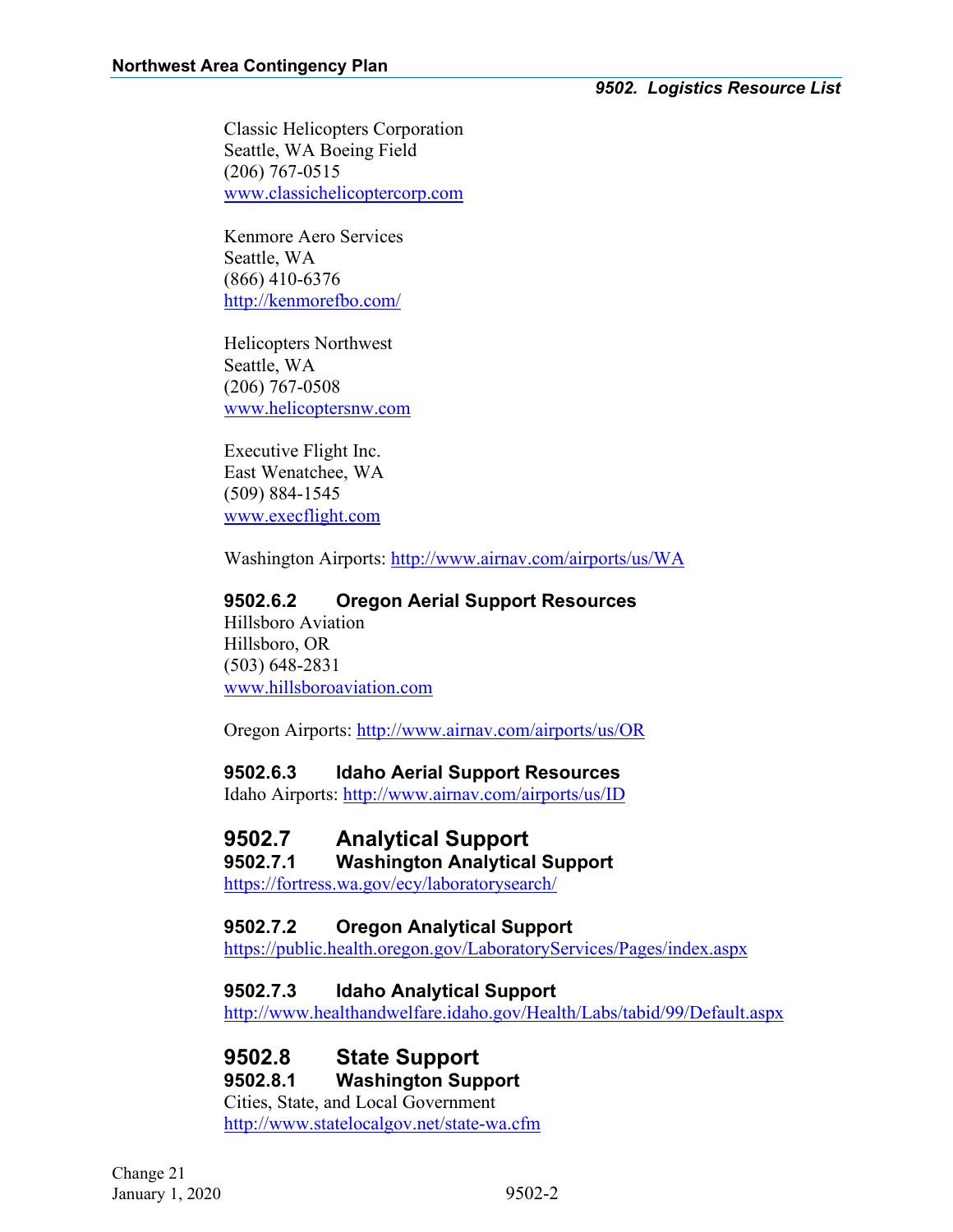Fire Departments [http://www.50states.com/washington/fire\\_departments.htm](http://www.50states.com/washington/fire_departments.htm)

Hospitals <http://theagapecenter.com/Hospitals/washington.htm>

Oil Spill Cleanup Contractors <http://cleanupoil.com/washington/> <http://www.wsmcoop.org/>

Marine Exchange of Puget Sound <http://www.marexps.com/>

Wildlife Rescue Focus Wildlife<https://www.focuswildlife.org/> Islands' Oil Spill Association<http://iosaonline.org/> International Bird Rescue<http://www.bird-rescue.org/>

**Tribes** <http://www.kstrom.net/isk/maps/wa/wamap.html>

#### <span id="page-4-0"></span>**9502.8.2 Oregon Support**

Cities, State and Local Government <http://www.statelocalgov.net/state-or.cfm>

Police [http://www.policechief.org](http://www.policechief.org/) <http://www.oregon.gov/OSP/>

Hospitals <http://www.theagapecenter.com/Hospitals/Oregon.html>

Oil Spill Contractors <http://cleanupoil.com/oregon/>

Marine Exchange of Portland <http://www.pdxmex.com/>

Wildlife Rescue <http://theiwrc.org/resources/emergency> <http://www.audubonportland.org/>

Tribes <http://www.kstrom.net/isk/maps/or/ormap.html>

<span id="page-4-1"></span>**9502.8.3 Idaho Support** Cities, State, and Local Government